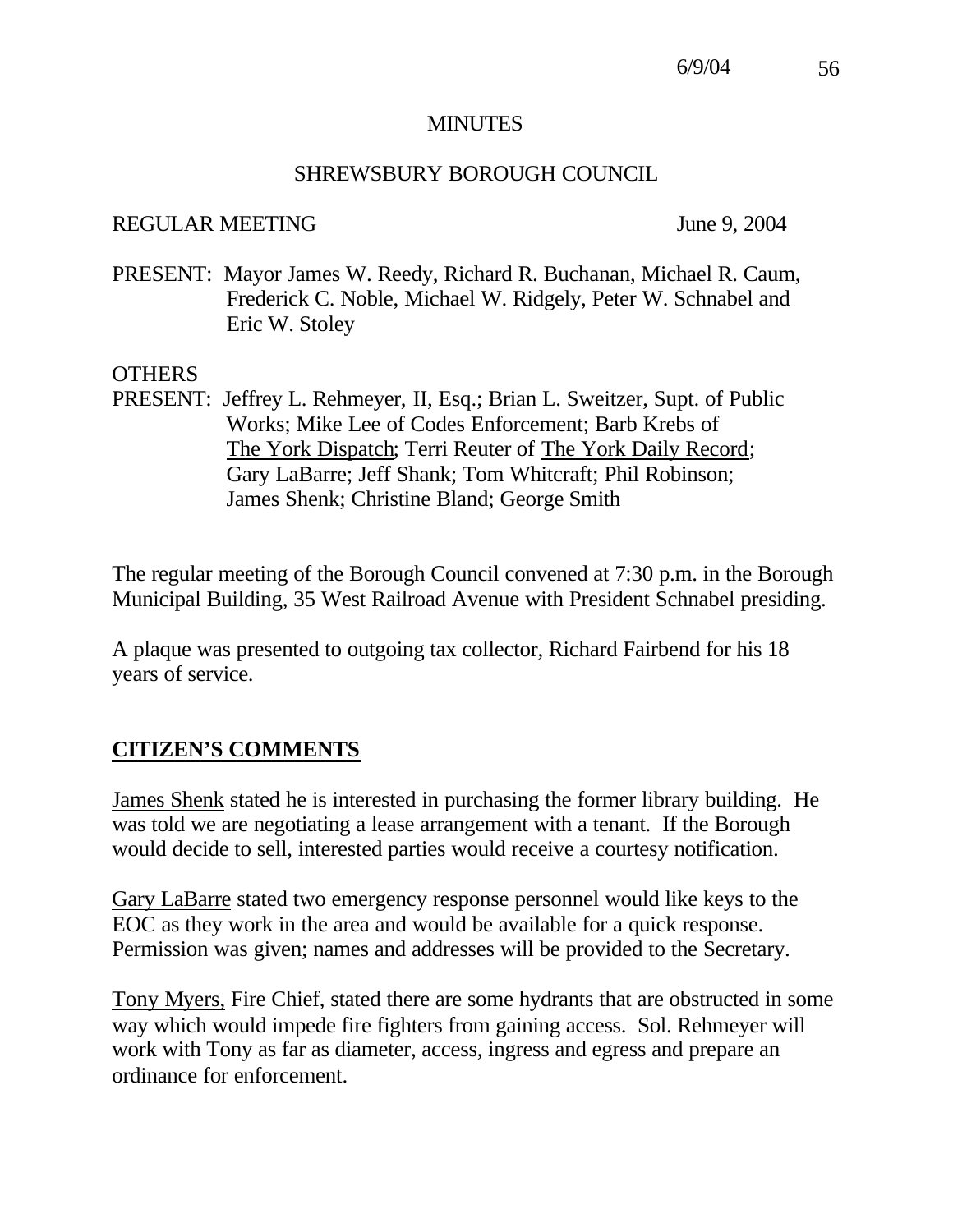# **APPROVAL OF MINUTES**

- F. Noble moved to approve the minutes of the May 12 meeting.
- E. Stoley seconded. The motion carried with all in favor.

# **APPROVAL OF EXPENDITURES AND REPORT OF ACCOUNTS**

M. Ridgely moved to approve the expenditures and report of accounts for April. E. Stoley seconded. The motion carried with all in favor.

# **BILLS**

The bill list was presented for May. General account: check numbers 6133 thru 6185 totaling \$81,025.53; Water account: check numbers 2976 thru 3000 totaling \$21,319.11; Sewer account: check numbers 2522 thru 2543 totaling \$214,787.76; Highway Aid account: checks 624 and 625 totaling \$1,258.65. Total disbursements for the month were \$318.391.05.

M. Ridgely moved to approve payment of the bill list as presented. E. Stoley seconded. The motion carried with all in favor.

# **SUBDIVISION AND LAND DEVELOPMENT BUSINESS**

## Southern York Turf and Tractor – Final Reverse Subdivision Plan

A note should be added that states because of the creation of a larger irregularshaped lot, that this will not give rise to any variances in the future.

E. Stoley moved to approve the final reverse subdivision plan contingent on the adding of a note stating that because a larger irregular-shaped lot is being created, that this will not give rise to any variances in the future. M. Caum seconded. The motion carried with all in favor.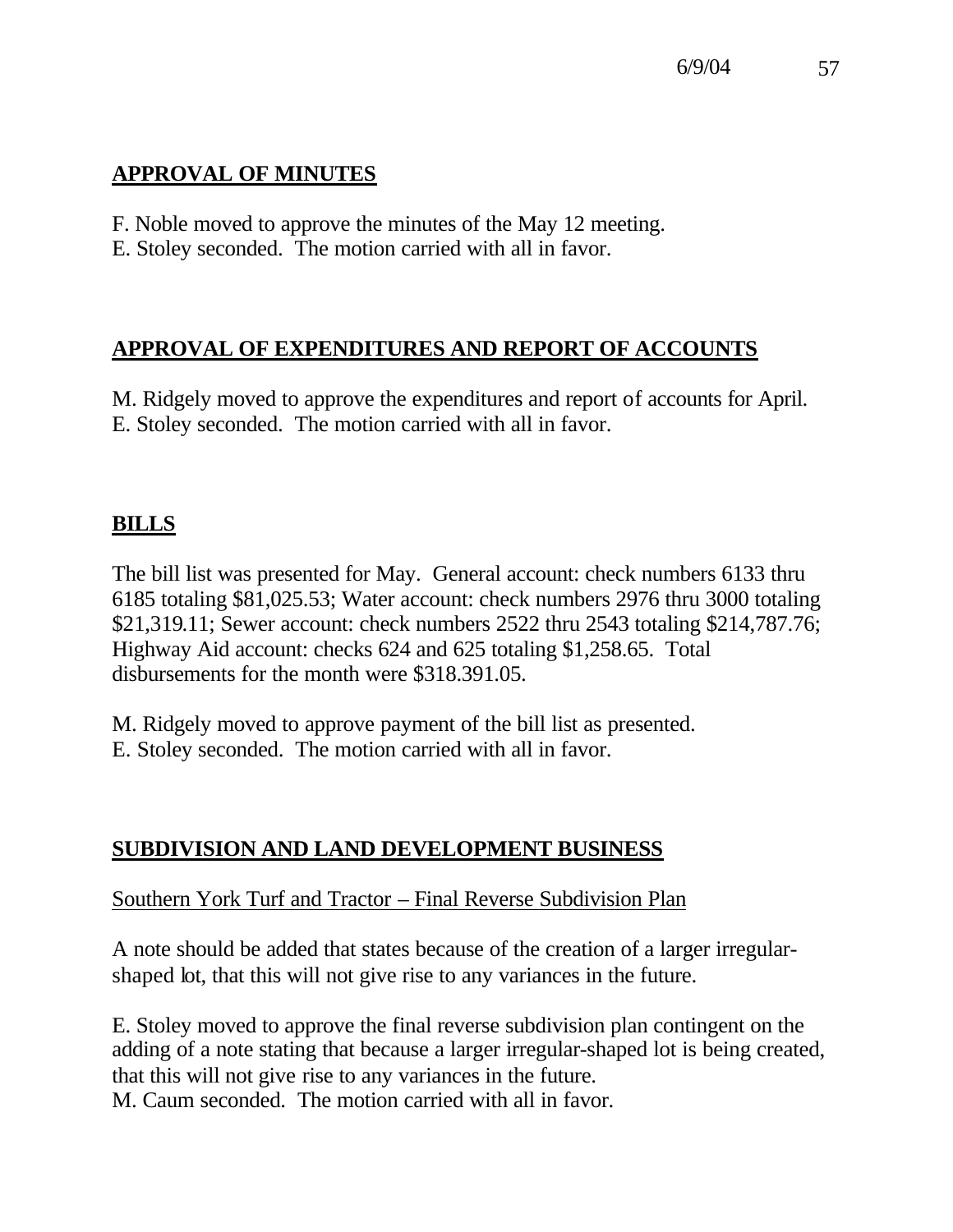## Valley View Grove – Letter of Credit Reduction #5

Eng. Holley concurs the letter of credit may be reduced(request #5) by an amount of \$100,850.00 leaving a balance of \$380,557.85. He also concurs the letter of credit may be reduced (request #6) by an amount of \$136,136.00 leaving a new balance of \$244,421.85.

E. Stoley moved to approve the reductions in the letter of credit leaving a balance of \$380,557.85. M. Ridgely seconded. The motion carried with all in favor.

#### Deer Creek Dev. Bond Reduction

Eng. Holley concurs the bond may be reduced by an amount of \$37,925.00 leaving a balance of \$130,115.00.

E. Stoley moved to approve the reduction in the bond leaving a balance of \$130,115.00.

M. Ridgely seconded. The motion carried with all in favor.

## **REPORTS**

Codes Enforcement – Mike Lee

Weed Complaints

Two properties are still in violation.

Sign at 241 N. Main St.

A permit for the large, lighted sign, and other signs, at this location was issued last December. Drawings were attached to the permit application. The owner has agreed to change the red lighting to white and he has stopped the flashing. The signs are in violation of the Zoning Ordinance.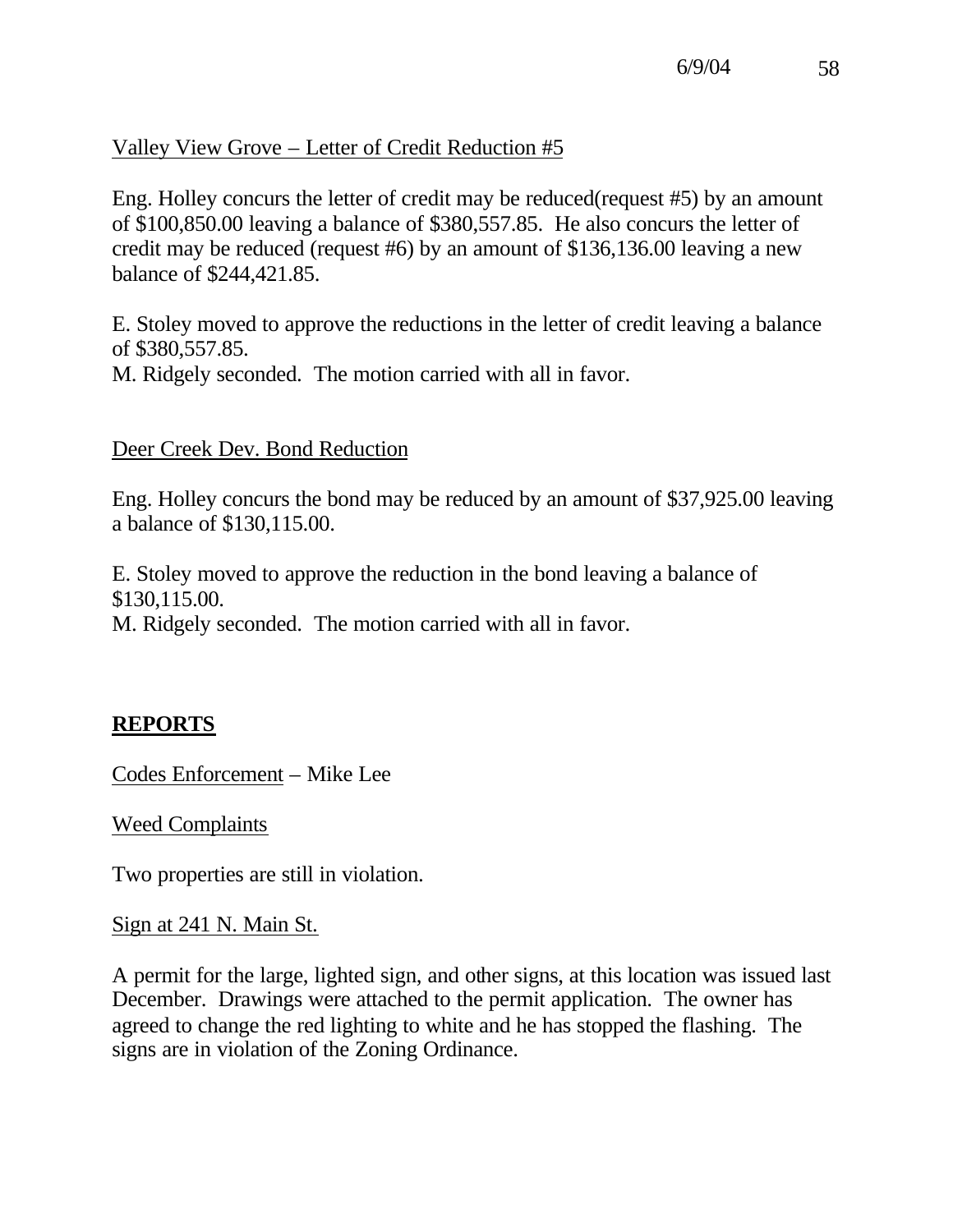#### 21 N. Main St. Paving

The new owner would like to do some paving, more than allowed. Mike will meet with Eng. Holley at the site.

#### Trees on N. Highland Dr.

The evergreen trees at the rear of 41 N. Main St. have not been trimmed.

#### Signs

The temporary signs advertising new home sales disappeared; Mike stated they have been telling foremen that the signs should be taken down. Codes Enforcement was authorized to take a section of town and review the signs to see if they fall under the ordinance. Mike stated his office will eventually take care of the sign issues when construction slows down.

An executive session was called at 8:18 p.m. to discuss possible zoning litigation. The meeting was reconvened at 8:42 p.m.

R. Buchanan arrived at 8:35 p.m.

## **OTHER REPORTS**

## **Water & Sewer** – Richard R. Buchanan

#### Presidential Heights Sewer Customers

After the May meeting, the York Water Co. investigated the touch read meter problems. Forty-three out of the 152 meters could not be read. The York Water Co. agreed with the Public Works Department about the problem meters, despite the claim at the meeting that all meters were operable. On May 24, the York Water Co. notified the Department that all meters were repaired. Upon checking, three still were unreadable. On June 7, the Department checked the three problem meters and one was repaired. The York Water Co. was asked to study the feasibility of connecting the touch read system to the bulk meter pits. They will install a remote readout at the opening of the pit. R. Buchanan and B. Sweitzer attended the homeowner's association meeting this evening. The Presidential Heights residents are asking the Borough to tell the builders the problem we are having. A letter will be sent to both builders. A letter will also be sent to the home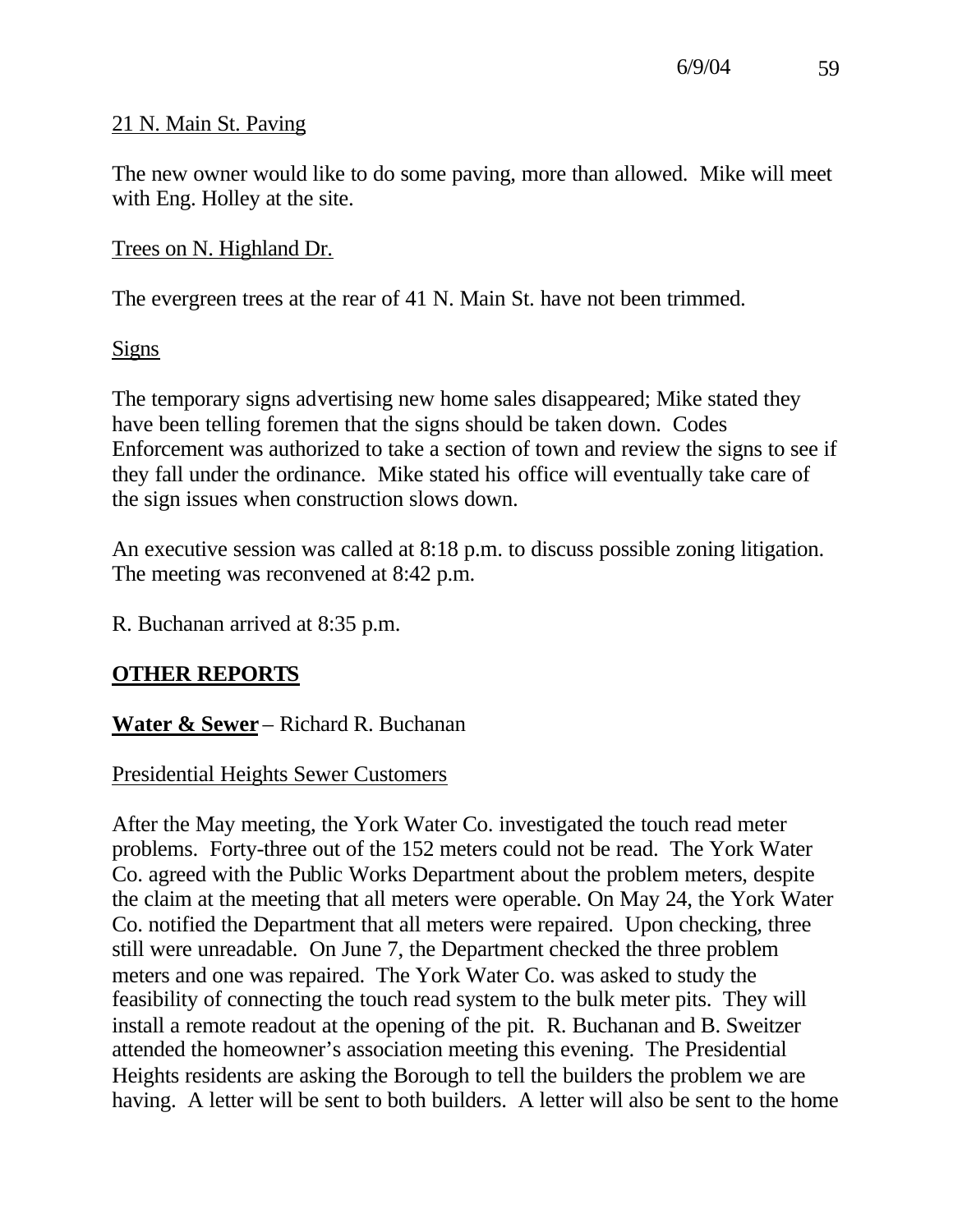owners informing them that for now the requirement to purchase a meter is on hold. If a meter fails, in addition to informing the York Water Co. we will also notify the home owner that they should see that the York Water Co. repairs the meter. If the problems with the York Water Co. continue, we could require that no home be sold until a Borough meter is installed. All new construction now is required to install a Borough meter. Booster pumps may be required to help with volume. If we decide to require the residents in this section to purchase meters, we may allow them one year to pay off the meter.

## New Well Site

Paul Miller, Hydrogeologist, and Brian Sweitzer studied the proposed Keeney well site. Paul picked two potential areas for water and his proposal was presented for review. Phil Robinson represents Carroll Anderson and Cornerstone Development (Paul Smith property). Before any testing is done, Mr. Anderson wants to know how much the Borough will pay for the required land. Cornerstone Development is not too concerned with major reimbursement as long as they can develop their residential development around the well. Phase I is the Pre-Drilling Plan which is to send a formal pre-drilling plan to DEP and the SRBC. Phase II is the actual exploratory drilling. The amounts listed in Mr. Miller's proposal is \$2.020.00 for Phase I and \$16,735.00 for Phase II. Eng. Holley has not seen the proposal.

E. Stoley moved to authorize Mr. Miller to go ahead with Phase I and Phase II of his proposal dated 6/2/04, and to approve expenditures up to \$20,000.00, upon the advice of Eng. Holley after his review of the proposal and identification of the best site.

R. Buchanan seconded. The motion carried with all in favor.

## Pumphouse Wells

Council will ask Tom Simmons to contribute an additional \$8,000.00 for the second flume to measure the creek flow in the hopes that in the future we can ask for more gallons to be permitted at the wells.

R. Buchanan moved to accept the two wells prepared by Tom Simmons (Kimco) with the condition that he provide the second flume and the ability to collect all data to later try to negotiate with the SRBC for additional flows. E. Stoley seconded. The motion carried with all in favor.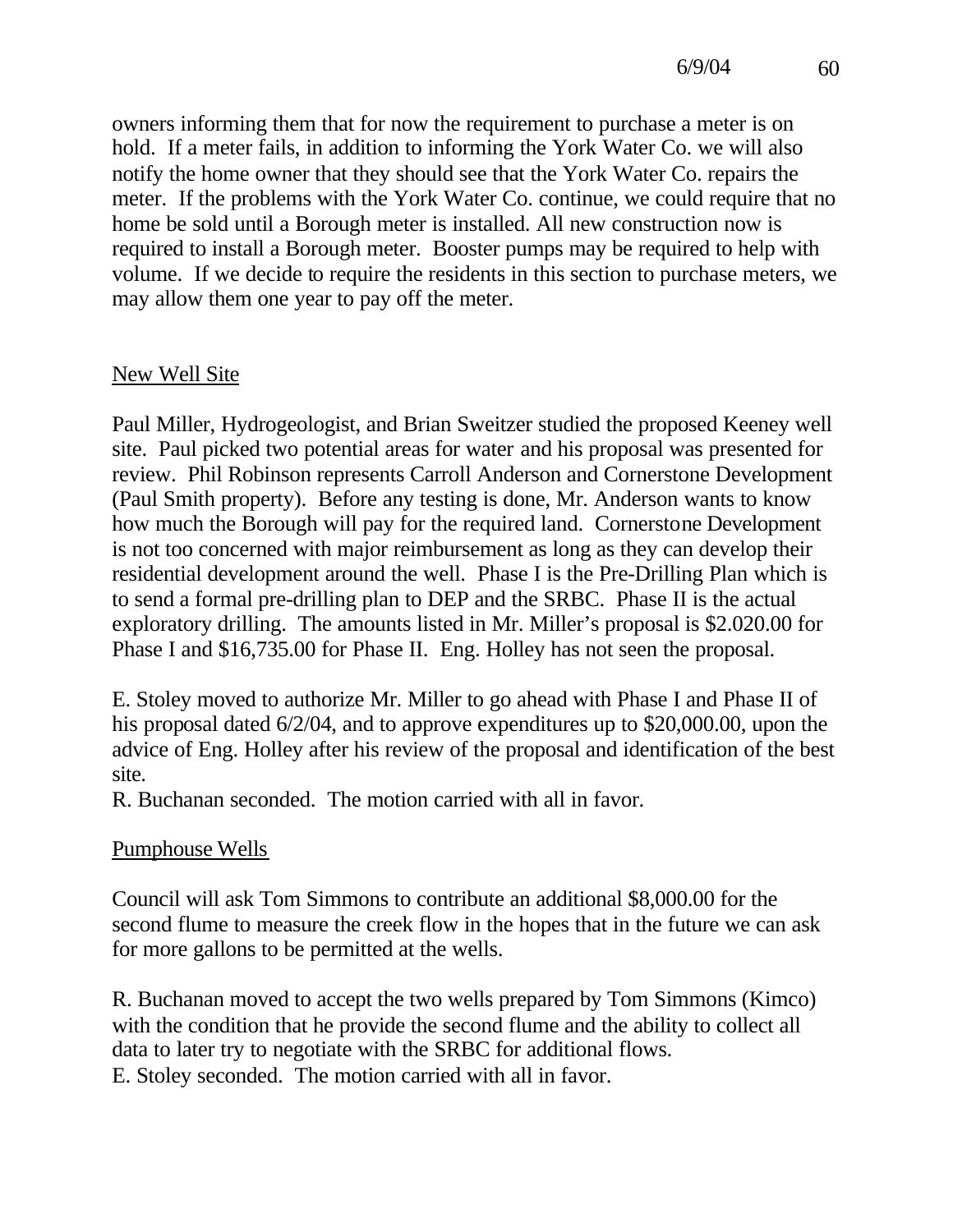This motion is no tie to the issuance of building permits at the shopping center.

## Ordinance Amendment

The ordinances will be amended that accurate as-builts will be required before occupancy is granted.

## Wellhead Protection Plan

DEP will be at the July meeting to award the Borough with a plaque for achieving an approved Wellhead Protection Plan.

## **Public Roads & Lighting**

## Essex Circle Sinkhole

A significant sinkhole over the past winter and spring has developed. A test hole was dug to determine the extent of the problem. The stone base and ground underneath the road did not have any large cavities. The hole was temporarily patched to prevent damage to vehicles. B. Sweitzer met with a geotechnical engineer for possible permanent solutions. This area was repaired several times in the past ten years. A report will be ready next month from the geotechnical engineer.

## Arrows and Stop Bars at the Squares

The Department paints the arrows and stop bars at both squares each year. B. Sweitzer is checking into a more permanent and quicker drying method that should last three to five years. The cost will be about \$2,600.00 which includes the cost of the heat gun and supplies. Brian was asked to track the time and expenses for painting this year and to consider the other method for next year.

## Covington Dr. Storm Sewer Pipe

A pipe is deteriorated and the Public Works Department will replace the pipe with plastic before paving.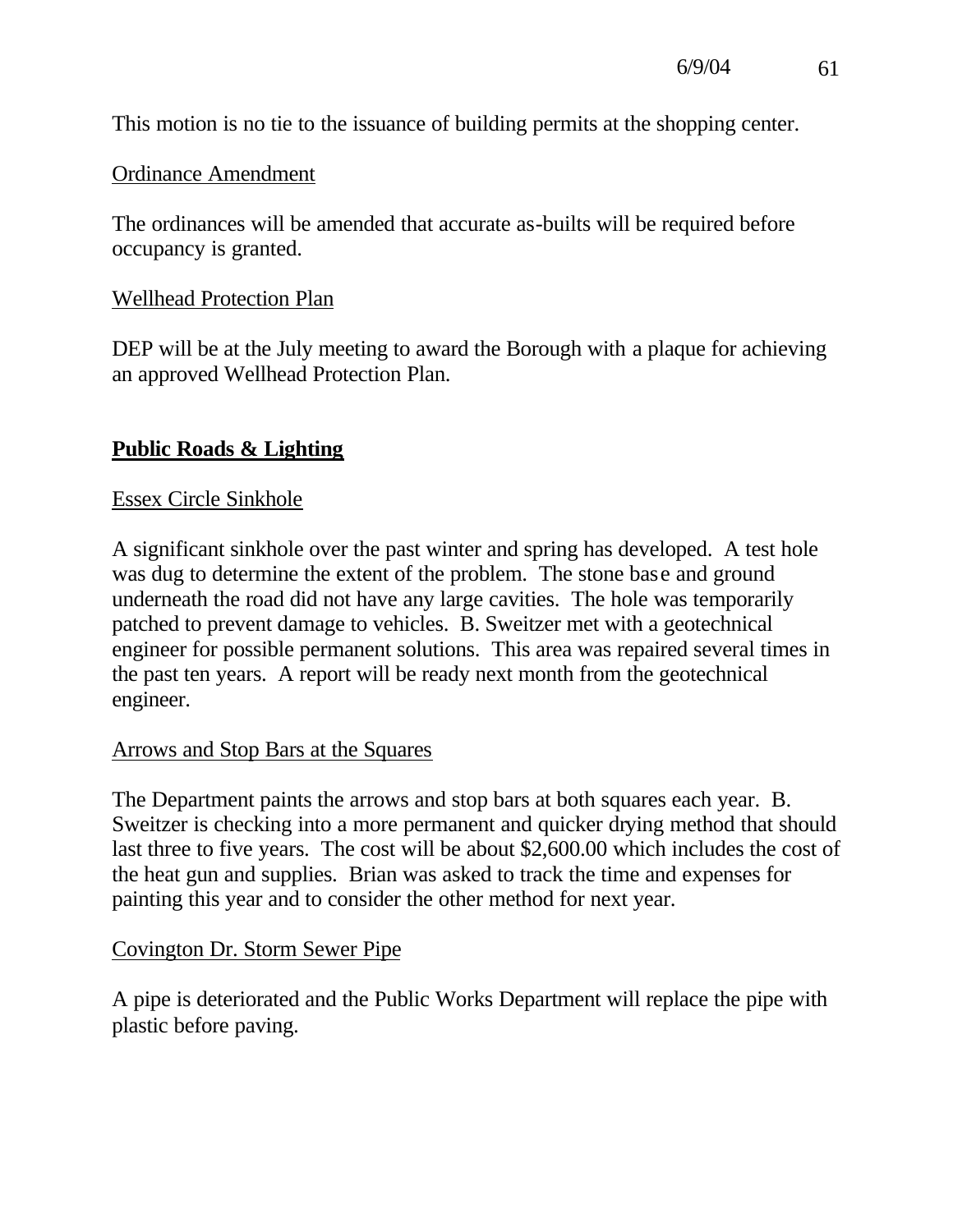## **Public Lands, Buildings and Finance** – Michael W. Ridgely

#### New Public Works Building

M. Ridgely asked the status of the building and he would like to see the plans. The right of way to the new building needs to be verified.

#### Basketball Court

Permission was given for SYC to use the court for practice on a specific night this summer.

#### **ENGINEER'S REPORT**

#### **SOLICITOR'S REPORT**

Sol. Rehmeyer introduced paralegal Christine Bland from the firm who does a lot of the municipal work.

#### Grim's Glass & Plastics

Hearings were rescheduled before the District Magistrate concerning the complaints against the property in the land use appeal; the complaints were withdrawn and will be re-filed after the land use appeal is concluded. A brief in support of the Zoning Hearing Board was filed in the Commonwealth Court. A potential settlement counter-offer was presented for Council's review.

#### Uniform Construction Code Board of Appeals

Sol. Rehmeyer is working with the Township's solicitor to establish a Board of Appeals that will serve on a local level.

#### Loitering and Curfew Ordinances

Sol. Rehmeyer is drafting a loitering ordinance with the help of Chief Childs.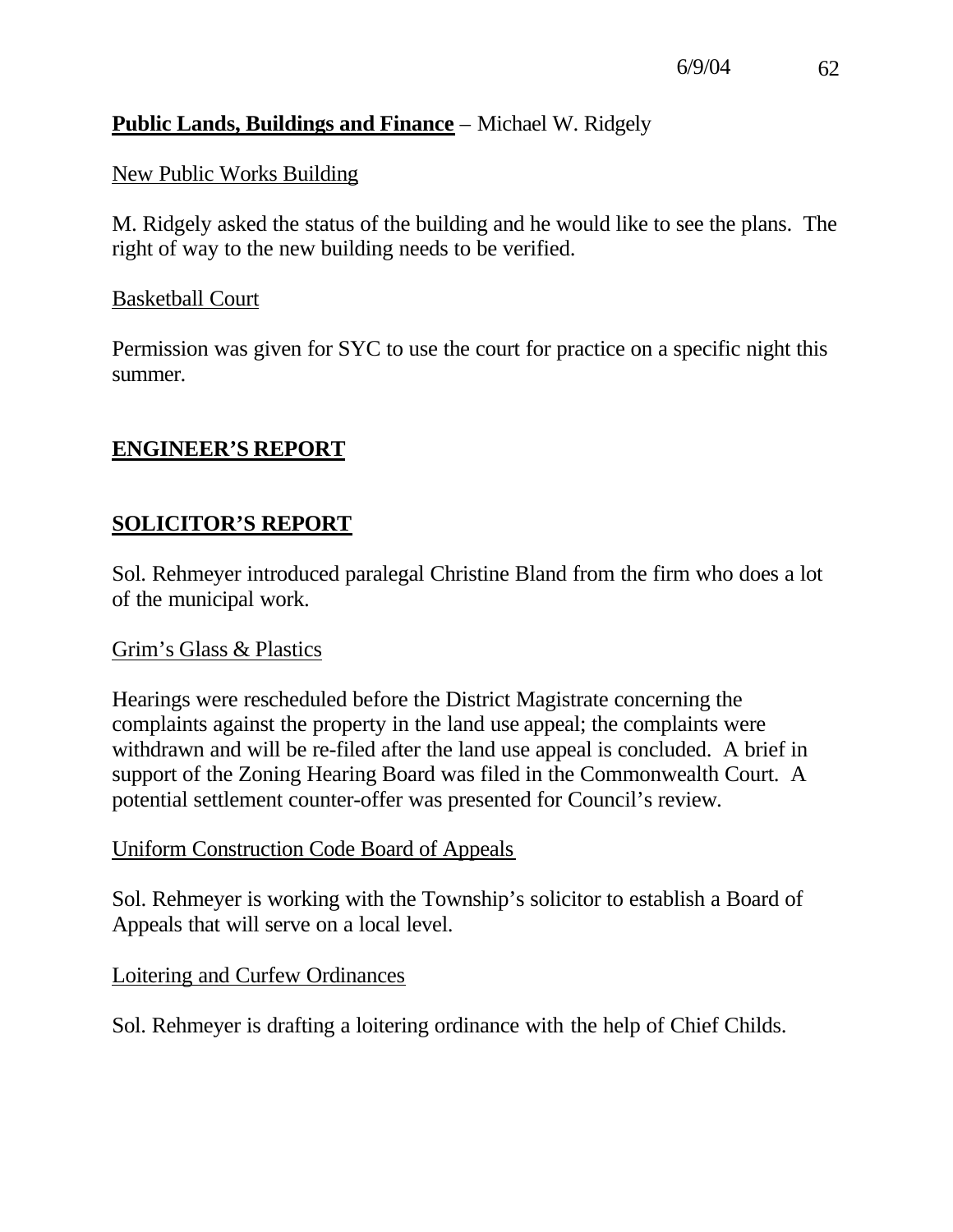#### Burn Ban Ordinance

Sol. Rehmeyer would like comments this month so he can forward it to the fire company for its comments.

## Amendment to definition of Family in the Zoning Ordinance

E. Stoley moved to authorize Sol. Rehmeyer to advertise the ordinance for adoption at next month's meeting. R. Buchanan seconded. The motion carried with all in favor.

## **Public Safety, Welfare and Personnel** – Frederick C. Noble

#### New Tax Collector

Judy Kroh is making the transition. There are about \$9,000.00 in taxes yet to be collected. The Secretary was asked to arrange for an audit of Richard Fairbend's books.

#### **Secretary's Report** – Cindy L. Bosley

York County Borough's Assn. next meeting is June 24.

## **York Area Tax Bureau** – Frederick C. Noble

## **Recreation Board/Regional Recreation Board** – Frederick C. Noble

The audit has not been scheduled.

## **Subdivision, Land Development and Zoning** – Eric W. Stoley

The next meeting will be to review the Southern Turf and Tractor land development plan.

## **Planning Commission/Regional Planning Commission** – Eric W. Stoley